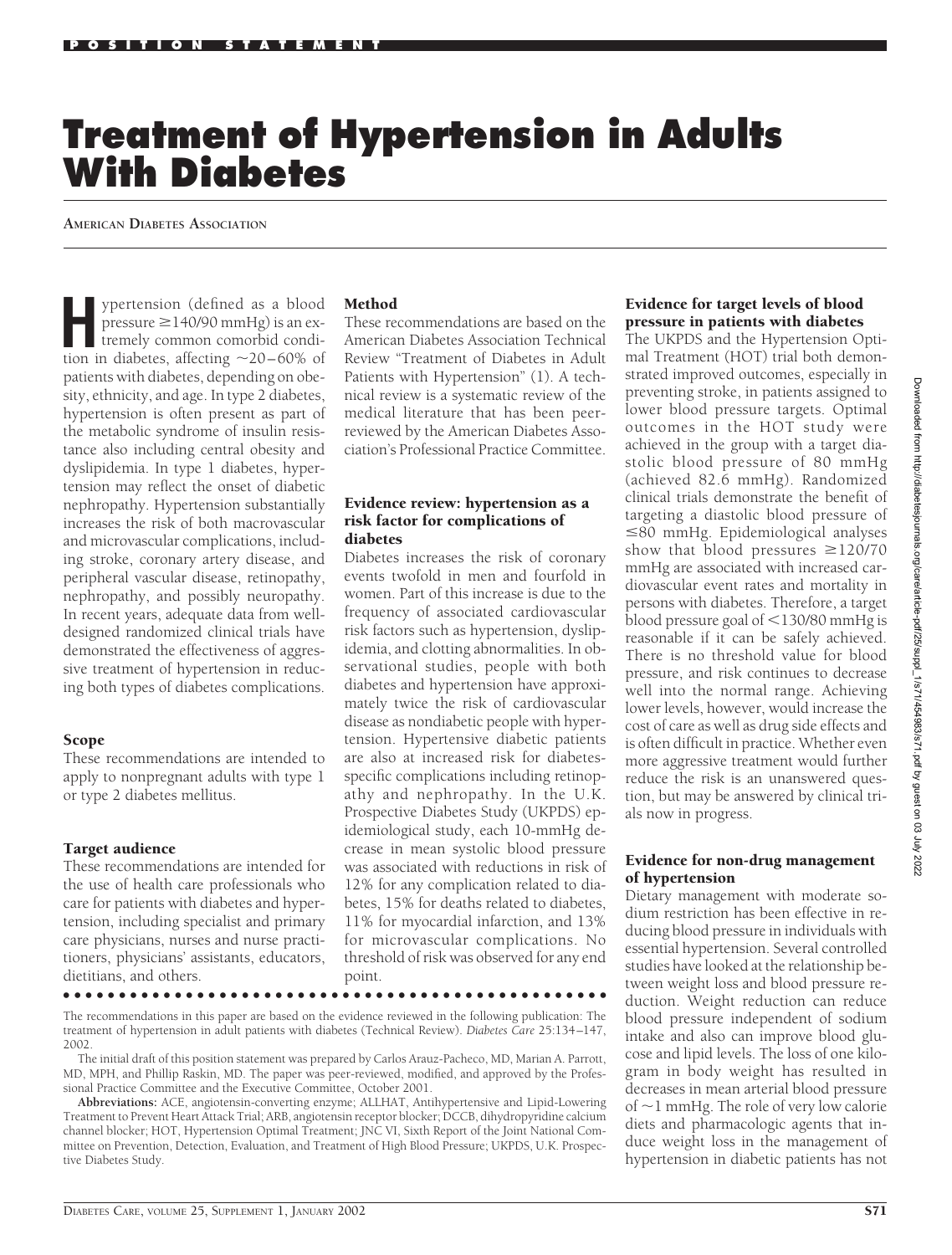been adequately studied. Some appetite suppressants may induce increases in blood pressure levels, so these must be used with care. Given the present evidence, weight reduction should be considered an effective measure in the initial management of mild-to-moderate hypertension, and these results could probably be extrapolated to the diabetic hypertensive population.

Sodium restriction has not been tested in the diabetic population in controlled clinical trials. However, results from controlled trials in essential hypertension have shown a reduction in systolic blood pressure of  $\sim$  5 mmHg and diastolic blood pressure of 2–3 mmHg with moderate sodium restriction (from a daily intake of 200 mmol [4,600 mg] to 100 mmol [2,300 mg] of sodium per day). A dose response effect has been observed with sodium restriction. Even when pharmacologic agents are used, there is often a better response when there is concomitant salt restriction due to the aforementioned volume component of the hypertension that is almost always present. The efficacy of these measures in diabetic individuals is not known.

Moderately intense physical activity, such as 30–45 min of brisk walking most days of the week, has been shown to lower blood pressure and is recommended in the Sixth Report of the Joint National Committee on Prevention, Detection, Evaluation and Treatment of High Blood Pressure (JNC VI). The American Diabetes Association Consensus Development Conference on the Diagnosis of Coronary Heart Disease in People with Diabetes has recommended that diabetic patients who are 35 years of age or older and are planning to begin a vigorous exercise program should have exercise stress testing or other appropriate noninvasive testing. Stress testing is not generally necessary for asymptomatic patients beginning moderate exercise such as walking. Smoking cessation and moderation of alcohol intake are also recommended by JNC VI and are clearly appropriate for all patients with diabetes.

## Evidence for drug therapy of hypertension

There are a number of trials demonstrating the superiority of drug therapy versus placebo in reducing outcomes including cardiovascular events and microvascular complications of retinopathy and pro-

gression of nephropathy. These studies used different drug classes, including angiotensin-converting enzyme (ACE) inhibitors, angiotensin receptor blockers (ARBs), diuretics and  $\beta$ -blockers, as the initial step in therapy. All of these agents were superior to placebo; however, it must be noted that many patients required three or more drugs to achieve the specified target levels of blood pressure control. Overall there is strong evidence that pharmacologic therapy of hypertension in patients with diabetes is effective in producing substantial decreases in cardiovascular and microvascular diseases.

There are limited data from trials comparing different classes of drugs in patients with diabetes and hypertension. The UKPDS-Hypertension in Diabetes Study showed no significant difference in outcomes for treatment based on an ACE inhibitor compared with a  $\beta$ -blocker. There were slightly more withdrawals due to side effects and there was more weight gain in the  $\beta$ -blocker group. In postmyocardial infarction patients,  $\beta$ -blockers have been shown to reduce mortality.

There are numerous studies documenting the effectiveness of ACE inhibitors and ARBs in retarding the development and progression of diabetic nephropathy. ACE inhibitors have a favorable effect on cardiovascular outcomes, as demonstrated in the MICRO-HOPE study. This cardiovascular effect may be mediated by mechanisms other than blood pressure reduction. It is possible that other drug classes may behave similarly.

Some studies have shown an excess of selected cardiac events in patients treated with dihydropyridine calcium channel blockers (DCCBs) compared with ACE inhibitors. Ongoing trials including the Antihypertensive and Lipid-Lowering Treatment to Prevent Heart Attack Trial (ALLHAT) study should help to resolve this issue. DCCBs in combination with  $ACE$  inhibitors,  $\beta$ -blockers, and diuretics, as in the HOT study and the Systolic Hypertension in Europe (Syst-Eur) Trial, did not appear to be associated with increased cardiovascular morbidity. However, ACE inhibitors and  $\beta$ -blockers appear to be superior to DCCBs in reducing myocardial infarction and heart failure. Therefore, DCCBs appear to be appropriate agents in addition to, but not instead of, ACE inhibitors and  $\beta$ -blockers. Non-DCCBs (i.e., verapamil and dil-

tiazem) may reduce coronary events. In short-term studies, non-DCCBs have reduced albumin excretion.

There are no long-term studies of the effect of  $\alpha$ -blockers, loop diuretics, or centrally acting adrenergic blockers on long-term complications of diabetes. The  $\alpha$ -blocker arm of the ALLHAT study was stopped by the data and safety monitoring committee because of an increase in cases of new-onset heart failure in patients assigned to the  $\alpha$ -blocker. While this could merely represent unmasking of heart failure in patients previously treated with an ACE inhibitor or a diuretic, it seems reasonable to use these as second-line agents when preferred classes have been ineffective or when other specific indications, such as benign prostatic hypertrophy (BPH), are present.

## Summary

There is a strong epidemiological connection between hypertension in diabetes and adverse outcomes of diabetes. Clinical trials demonstrate the efficacy of drug therapy versus placebo in reducing these outcomes and in setting an aggressive blood pressure–lowering target of -130/80 mmHg. It is very clear that many people will require three or more drugs to achieve the recommended target. Achievement of the target blood pressure goal with a regimen that does not produce burdensome side effects and is at reasonable cost to the patient is probably more important than the specific drug strategy.

Because many studies demonstrate the benefits of ACE inhibitors on multiple adverse outcomes in patients with diabetes, including both macrovascular and microvascular complications, in patients with either mild or more severe hypertension and in both type 1 and type 2 diabetes, the established practice of choosing an ACE inhibitor as the first-line agent in most patients with diabetes is reasonable. In patients with microalbuminemia or clinical nephropathy, both ACE inhibitors and ARBs are considered first-line therapy for the prevention of and progression of nephropathy. However, other strategies including diuretic and  $\beta$ -blocker–based therapy are also supported by evidence. Because of lingering concerns about the lower effectiveness of DCCBs (compared with ACE inhibitors, ARBs,  $\beta$ -blockers, or diuretics) in decreasing coronary events and heart failure and in reducing progression of renal disease in